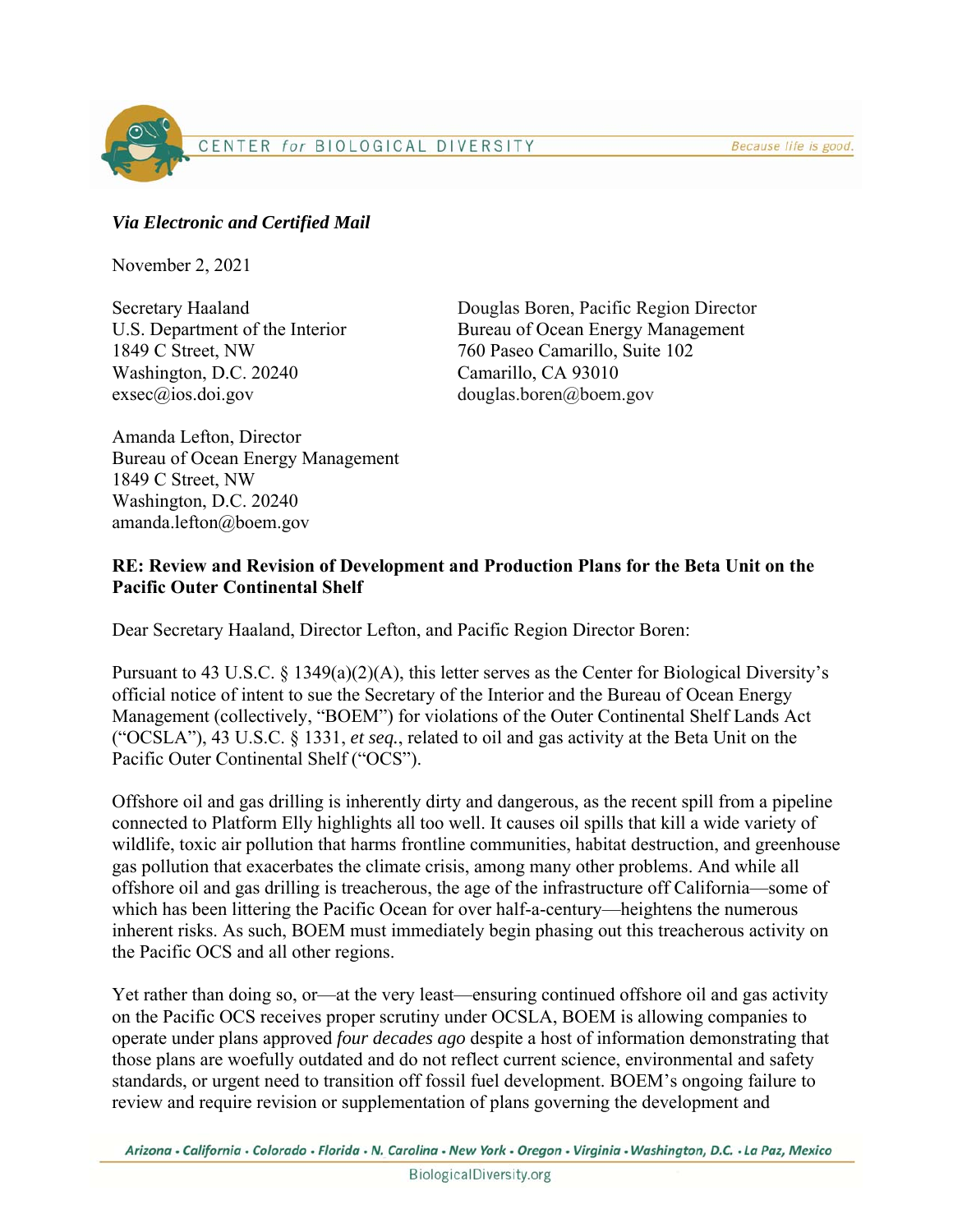production of offshore oil and gas from platforms at the Beta Unit not only threatens the marine environment and frontline communities with more oil spills, toxic pollution, and climate chaos, it violates BOEM's non-discretionary duty under OCSLA. That is particularly true in light of new information revealing that Beta Operating Company, LLC—one of the oil companies that operates platforms at the Beta Unit—is in line to receive \$11 million in royalty relief from the federal government so that it can drill four new wells off California.<sup>1</sup>

This letter is provided pursuant to the 60-day notice requirement of the citizen suit provision of OCSLA to the extent such notice is deemed necessary by a court. *See* 43 U.S.C. § 1349(a)(2)(A). If BOEM does not take action to remedy the violations detailed in this letter, the Center hereby provides notice of its intent to seek a judicial remedy.

# **LEGAL BACKGROUND**

OCSLA prescribes a framework under which the Secretary of the Interior may lease areas of the OCS for purposes of exploring and developing the oil and gas deposits of the OCS's submerged lands. 43 U.S.C. § 1331, *et seq*. Specifically, there are "four distinct statutory stages to developing an offshore oil well: (1) formulation of a 5- year leasing plan by the Department of the Interior; (2) lease sales; (3) exploration by the lessees; [and] (4) development and production. Each stage involves separate regulatory review that may, but need not, conclude in the transfer to lease purchasers of rights to conduct additional activities on the OCS." *Sec'y of the Interior v. California*, 464 U.S. 312, 337 (1984). The agency must comply with NEPA and other environmental laws at each stage of the process. *E.g.*, *Village of False Pass v. Clark*, 733 F.2d 605, 609 (9th Cir. 1984).

At the fourth stage of the process, OCSLA requires lessees to submit development and production plans ("DPPs") to the Secretary. 43 U.S.C. § 1351(a); *Sec'y of the Interior*, 464 U.S. at 337. The DPP must include a description of the specific work to be performed, all facilities and operations located on the OCS, the environmental safeguards that will be implemented and how those safeguards will be implemented, an expected rate of development and production and a time schedule for performance, among other requirements. 43 U.S.C. § 1351(c).

OCSLA's implementing regulations further define the requisite contents of a DPP. In particular, DPPs must also include detailed descriptions of the types, quantity, and composition of wastes that will be generated by development and production activities; how such wastes will be disposed of; the frequency, duration and amount of emissions of VOCs and other pollutants that will be generated by development and production activities; and mitigation measures designed to avoid or minimize the take of protected species if there is reason to believe that protected species may be incidentally taken by planned development and production activities, among other information. 30 C.F.R. §§ 550.241–.262.

In addition, OCSLA vests the Secretary with the authority to require oil and gas companies to obtain a permit prior to engaging in drilling activities under an approved DPP. OCSLA's

<sup>&</sup>lt;sup>1</sup> See, e.g., Paul Rosenburg, OC Oil Spill Opens Window On Systemic Failures, Oct. 28, 2021, https://www.randomlengthsnews.com/archives/2021/10/28/oc-oil-spill-opens-window-on-systemicfailures/36462?v=7516fd43adaa.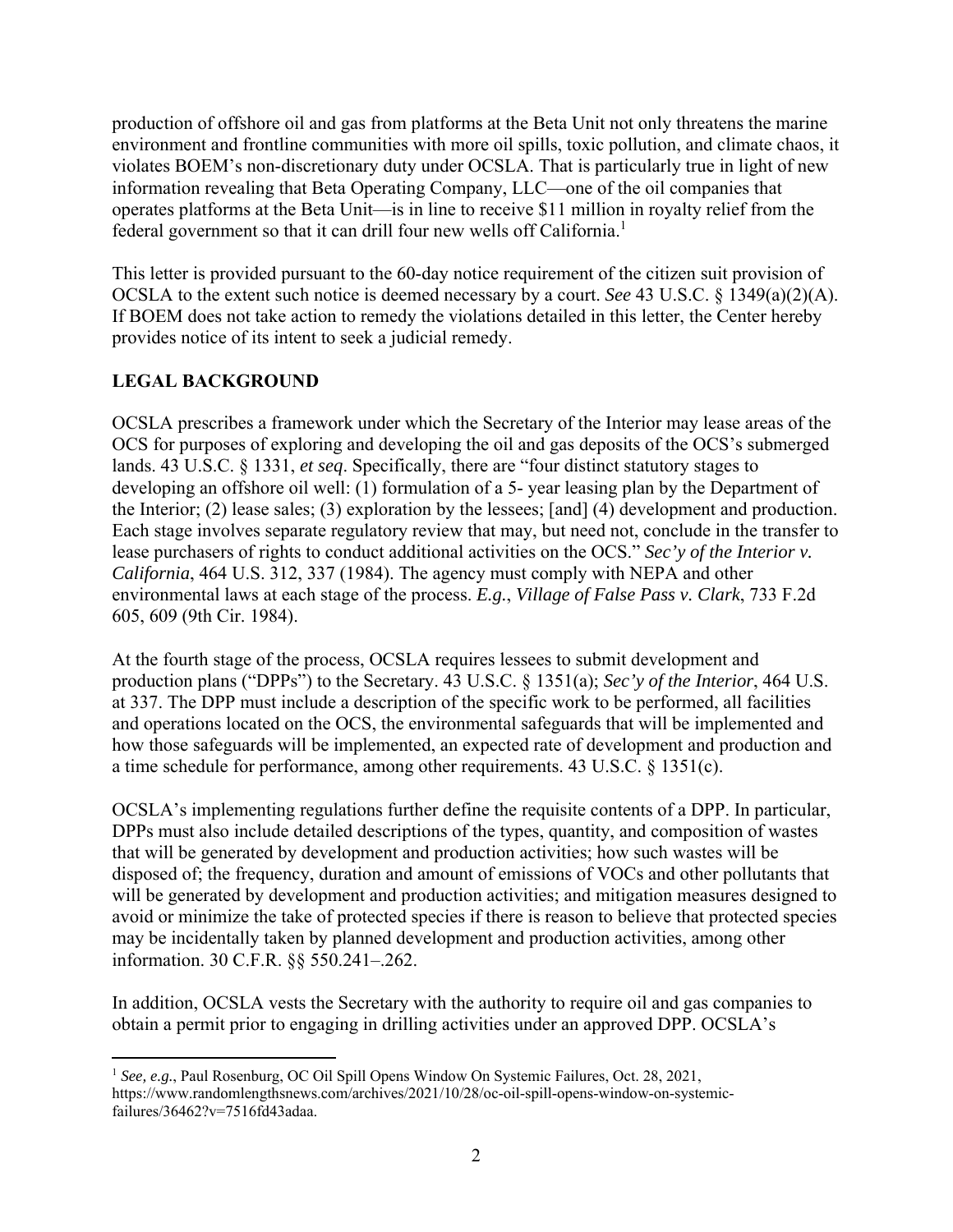implementing regulations require an oil company to obtain approval of an application for permit to drill ("APDs") prior to conducting any drilling activities under an approved DPP. 30 C.F.R. § 550.281(a). The regulations specify that the activities proposed in an APD "must conform to the activities described in detail" in an approved DPP. *Id*. § 550.281(b). The regulations also provide for approval of drilling activities via approval of an application for permit to modify ("APM") when a company intends to revise its drilling plan. *Id*. § 250.465(a).

OCSLA also mandates that the Secretary review DPPs. 43 U.S.C. § 1351(h)(3). The reviews "shall be based on changes in available information and other onshore or offshore conditions" that impact development and production. *Id.* OCSLA regulations also require the review of DPPs and state that "[t]he frequency and extent of [such] review[s] will be based on the significance of any changes in available information and onshore or offshore conditions affecting, or affected by, the activities in [an] approved . . . DPP." 30 C.F.R. § 550.284(a). If such review indicates that the DPP should be revised to ensure the plan complies with OCSLA, the Secretary must require such revision. 43 U.S.C. § 1351(h)(3).

OCSLA regulations specifically require revision of DPPs when a company proposes to, *inter alia*, change the type of production or significantly increase the volume of production; increase the emissions of an air pollutant to a degree that exceeds the amount specified in the approved plan; or significantly increase the amount of solid or liquid wastes to be handled or discharged. *Id.* § 550.283(a). The regulations also require a company to supplement a DPP when it proposes to conduct activities that require approval of a license or permit which is not described in the approved DPP. *Id*. § 550.283(b).

Finally, OCSLA gives the Secretary the authority to order the suspension of all development and production activities "if there is a threat of serious, irreparable, or immediate harm or damage to life (including fish and other aquatic life) . . . or to the marine, coastal, or human environment" among other reasons. 43 U.S.C. § 1334(a)(1); *see also* 30 C.F.R. § 250.172 (OCSLA regulations authorizing suspensions of operations for the same reason).

Each of these statutory provisions and requirements helps to ensure Congress's goal in OCSLA that, *inter alia*, "environmental safeguards" are in place and helps to "balance orderly energy resource development with protection of the human, marine, and coastal environments." 43 U.S.C. §§ 1332(3), 1802(2)(B).

The Secretary of the Interior has delegated its authority under OCSLA to BOEM and the Bureau of Safety and Environmental Enforcement ("BSEE"). BOEM is responsible for managing and approving DPPs. BSEE is responsible for enforcing safety and environmental regulations, and reviewing, approving, and compiling conditions for APDs and APMs.

### **FACTUAL BACKGROUND**

On October 2, 2021, Beta Offshore reported to the National Response Center that its pipeline from Platform Elly to shore had spilled oil. COA 10-04-21. Current estimates are that the spill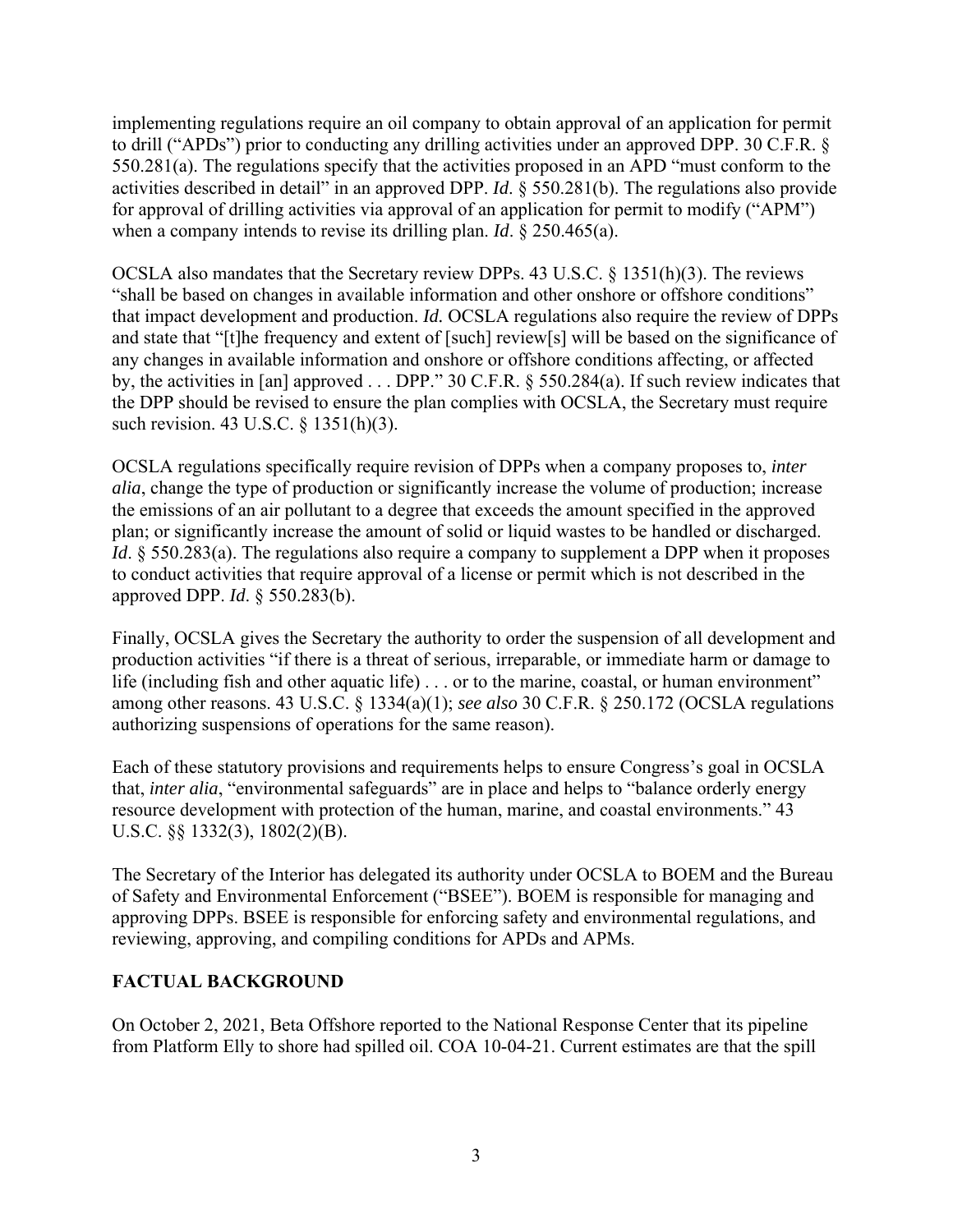dumped between 25,000 and 132,000 gallons of oil into the ocean.<sup>2</sup> The pipeline serviced offshore oil and gas drilling and processing platforms authorized by BOEM and the rupture occurred in federal waters off Huntington Beach.<sup>3</sup> The oil slick spread over an area greater than 25 square miles of ocean, many miles of beach in Orange County have been oiled; and the state closed numerous beaches and fisheries in the area.<sup>4</sup> Although it will be many months and years before the true wildlife toll is known, there have already been significant impacts to wildlife and sensitive marine and coastal habitat. For example, seven threatened western snowy plovers have been rescued by wildlife experts, endangered whales have been observed swimming through the slick, and over 100 other birds and mammals have been found killed or oiled.<sup>5</sup>

The spill is a horrific reminder of the harms that offshore oil and gas drilling can cause—and has been causing for far too long. Indeed, drilling off California has been wreaking havoc on our environment for decades.

There are currently 23 platforms on the Pacific Outer Continental Shelf from which oil drilling and extraction activities occur at 14 oil and gas fields. Twenty-two of the platforms are production platforms while one of them is a processing platform. Oil companies installed the platforms between 1967 and 1989, and the first production began in 1969. While some of these platforms are on leases that have expired and cannot be renewed, and the platforms will soon enter the decommissioning phase, the platforms drilling from the Beta Unit are not among them.<sup>6</sup>

There are three offshore production platforms from which drilling at the Beta Unit occurs: Platforms Ellen, Edith, and Eureka. Platform Ellen was installed in January 1980, Platform Edith was installed in January 1983, and Platform Eureka installed in July 1984.<sup>7</sup> Production began from each of these platforms between January 1981 and March 1985. BSEE's database lists dozens of instances of non-compliance with environmental and safety regulations at these platforms since  $2010$  alone.<sup>8</sup>

<sup>2</sup> *See, e.g.*, Associated Press, Coast Guard: California oil spill likely 25,000 gallons, Oct. 14, 2021, https://abcnews.go.com/US/wireStory/coast-guard-california-oil-spill-25000-gallons-80585324.

<sup>3</sup> *Id.*

<sup>4</sup> *See, e.g.*, Associated Press, Beaches reopening after massive oil spill in Southern California, Oct. 11, 2021, https://www nbcnews.com/news/us-news/beaches-reopening-after-massive-oil-spill-southern-california-n1281220.

<sup>5</sup> Oiled Wildlife Care Network, Pipeline P00547 Incident, https://owcn.vetmed.ucdavis.edu/pipeline-p00547 incident (updated Nov. 1, 2021).

<sup>&</sup>lt;sup>6</sup> See, e.g., A Study for the Bureau of Safety and Environmental Enforcement (BSEE): Decommissioning Cost Update for Pacific Outer Continental Shelf Region (POCSR) Facilities Volume 1, Sept. 2020 at ES-i, https://www.bsee.gov/sites/bsee.gov/files/vol-1-a-study-for-the-bureau-of-safety-and-environmental-enforcementbsee-final-9-10-2020.pdf; 86 Fed. Reg. 39,055 (July 23, 2021).

<sup>7</sup> *E.g.*, BOEM, Pacific OCS Region Map, https://www.boem.gov/sites/default/files/documents/newsroom/POCSR-Map.pdf (updated May 2021).

<sup>8</sup> BSEE, Beta INC History Since 2010, Oct. 13, 2021, https://www.bsee.gov/sites/bsee.gov/files/notification-ofincidents-of-non-compliance-incs//beta-inc-data-10-13-21.pdf.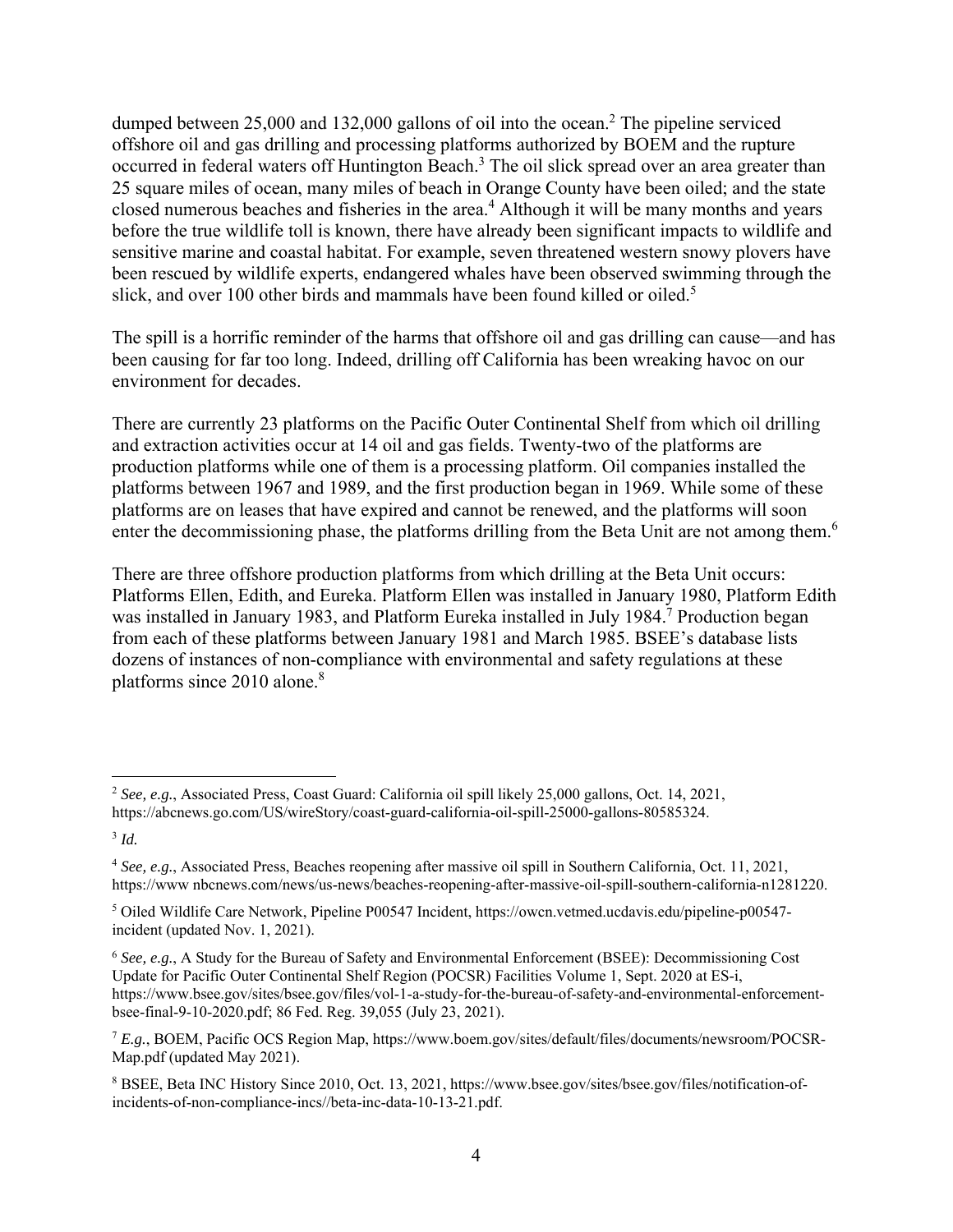BOEM's predecessor agency originally approved the DPP for drilling from the Beta Unit from Platform Ellen (and processing at Platform Elly) in 1980 based on a plan submitted in 1977.<sup>9</sup> It subsequently approved another DPP for drilling from Platform Edith in  $1982$ ;<sup>10</sup> an amendment to the original DPP for the Beta Unit to allow for the installation of Platform Eureka in 1984;<sup>11</sup> and subsequently approved another amendment to allow the drilling of an exploratory well from Platform Eureka in 1985.<sup>12</sup>

A slew of new information indicates that those plans are woefully out of date, increasing the numerous harms inherent in offshore drilling activities. For example, the DPPs and associated environmental analysis estimated production from some of these platforms would cease in 2007 and the wells and platforms would be abandoned in 2008.13 Yet, more than a decade later, the platforms are still active and have not been abandoned. This means that the overall level of production—and associated volume of air and water pollution—may be significantly larger and more harmful than provided for in the DPPs.

And numerous changes have been made on the platforms, including for example the installation of "eight 200-kW Capstone microturbine generators and associated electrical and process support equipment" at Platform Edith.<sup>14</sup> And operators at the Beta Unit are now flaring emitting 95,226 million cubic feet of gas from January 2015 to August 2018 alone.<sup>15</sup>

The DPP for the Beta Unit stated that project pipelines would be designed to withstand 100-year storm to prevent movement, designed to prevent corrosion, and that these and other measures make an oil spill unlikely.<sup>16</sup> The recent oil spill highlights how this assumption is wrong. Other new information also demonstrates how this assumption is incorrect and must be reexamined. For example, according to scientists, aging poses risks of corrosion, erosion and fatigue stress to

<sup>9</sup> Shell Oil, Plan of Development of the Beta Unit, Oct. 1977, https://www.boem.gov/sites/default/files/aboutboem/BOEM-Regions/Pacific-Region/DPPs/1977-DPP.pdf; MMS, Plan of Development OCS-P 0300 & P 0301, Jan. 3, 1980, https://www.boem.gov/sites/default/files/about-boem/BOEM-Regions/Pacific-Region/DPPs/DPP\_1980-DPP-POD.pdf.

<sup>&</sup>lt;sup>10</sup> MMS, Development and Production Plan – OCS-P 0296, Platform Edith; Chevron USA, Inc., Operator, July 12, 1982, https://www.boem.gov/sites/default/files/about-boem/BOEM-Regions/Pacific-Region/DPPs/1982-07- Supplemental-DPP-Approval.pdf; MMS, OCS Environmental Assessment, Platform Edith, July 8, 1982, https://www.boem.gov/sites/default/files/about-boem/BOEM-Regions/Pacific-Region/DPPs/DPP\_1981-04-15-EA-Plan-of-Development-Production.pdf.

<sup>11</sup> MMS, Beta Unit, Platform Eureka, June 4, 1984, https://www.boem.gov/sites/default/files/about-boem/BOEM-Regions/Pacific-Region/DPPs/DPP\_1984-Amendment-of-Beta-POD-Approval.pdf.

<sup>&</sup>lt;sup>12</sup> MMS, Amendment of Beta Plan of Development, June 14, 1985, boem.gov/sites/default/files/aboutboem/BOEM-Regions/Pacific-Region/DPPs/DPP\_1985-Amendment-POD-Approval.pdf.

<sup>13</sup> *E.g.*, MMS, OCS Environmental Assessment, Platform Edith, July 8, 1982, at 3, https://www.boem.gov/sites/default/files/about-boem/BOEM-Regions/Pacific-Region/DPPs/DPP\_1981-04-15-EA-Plan-of-Development-Production.pdf.

<sup>&</sup>lt;sup>14</sup> BSEE Letter to DCOR, LLC Re: 2018 Surface Commingling and Measurement Application, Sept. 20, 2018.

<sup>&</sup>lt;sup>15</sup> FOIA Response; see attached spreadsheet.

<sup>16</sup> Beta Unit Plan of Development at 7-4; OCS EA Platform Edith at 44 – 45.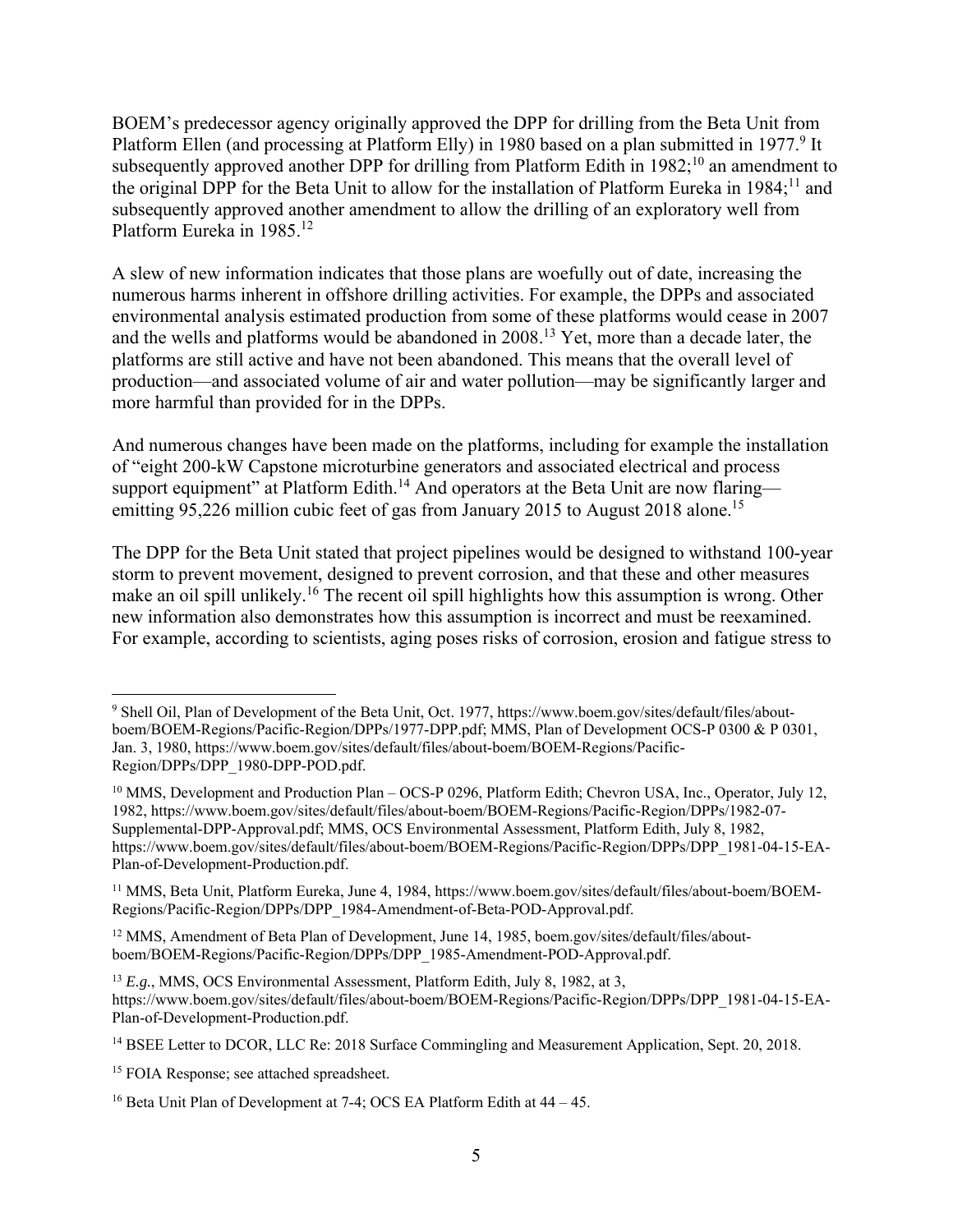subsea pipelines.<sup>17</sup> Subsea pipeline corrosion appears to accelerate over time,  $18$  and can act synergistically with fatigue stress to increase the rate of crack propagation.<sup>19</sup> Marine environments are especially known to produce significant corrosion on steel surfaces, and when a steel structure is at or beyond its elastic limit, the rate of corrosion increases 10 to 15 percent.<sup>20</sup> One offshore pipeline study found that after 20 years the annual probability of pipeline failure increases rapidly, with values in the range of 0.1 to 1.0, which equates to a probability of failure of 10 to 100 percent per year.<sup>21</sup>

Moreover, shipping navigation, traffic, and hazards have changed significantly rendering the DPP woefully outdated. The DPP for the Beta Unit notes that "[w]hile the proposed platform development plan is within the Gulf of Santa Catalina Traffic Separation Scheme, it is clear of both traffic lanes and their buffer zones."<sup>22</sup> The DPP for Platform Edith also acknowledges that it "is located in the center of the maritime Traffic Separation Scheme"—the shipping lane for Long Beach.23 One theory of the source of the pipeline rupture is that a ship's anchor may have moved the pipeline.24 Shipping traffic has increased substantially since the platforms were built in shipping lanes.<sup>25</sup> Another significant change is that ships waiting to call on Long Beach Port anchor for extended periods of time and the area around the platforms has become congested.<sup>26</sup> Additionally, ships are much larger requiring heavier anchors and different navigation safety.<sup>27</sup> Accordingly, shipping traffic poses a risk to oil and gas infrastructure.

<sup>21</sup> Bea, R., C. Smith, B. Smith, J. Rosenmoeller, T. Beuker, and B. Brown. 2002. Real-time Reliability Assessment & Management of Marine Pipelines. 21st International Conference on Offshore Mechanics & Arctic Engineering. ASME.

<sup>24</sup> *Supra,* note 2.

<sup>&</sup>lt;sup>17</sup> Petroleum Safety Authority Norway. 2006. Material Risk – Ageing offshore installations. Prepared by Det Norske Veritas on request from Petroleum Safety Authority Norway. Available at http://www.psa no/reportarchive/category1033 html.

<sup>&</sup>lt;sup>18</sup> Mohd, M.H. and J.K. Paik, Investigation of the corrosion progress characteristics offshore oil well tubes, 67 Corrosion Science 130-141 (2013).

<sup>&</sup>lt;sup>19</sup> PSA Norway 2006.

<sup>&</sup>lt;sup>20</sup> Mohd and J.K. Paik 2013; A. Igor, R.E. Melchers, Pitting corrosion in pipeline steel weld zones, 53:12 Corros. Sci. 4026–4032 (2011); R.E. Melchers, M. Ahammed, R. Jeffrey, G. Simundic, Statistical characterization of surfaces of corroded, 23 Mar. Struct. 274–287 (2010).

<sup>22</sup> Beta Unit Plan of Development at 4-6.

<sup>23</sup> Platform Edith Development and Production Plan at IV-13.

<sup>&</sup>lt;sup>25</sup> *See, e.g.*, Tournadre, J., Anthropogenic pressure on the open ocean: The growth of ship traffic revealed by altimeter data analysis 41 Geo-phys. Res. Lett. 7924–7932 (2014) (noting worldwide ship traffic has increased by 300 percent since 1992).

<sup>&</sup>lt;sup>26</sup> Dani Anguiano, Backlog of cargo ships at southern California ports reaches an all-time high, The Guardian, Oct. 20, 2021, https://www.theguardian.com/business/2021/oct/20/supply-chain-crisis-california-ports-cargo-ships.

<sup>27</sup> *See, e.g.*, Niraj Chokshi, Why the World's Container Ships Grew So Big, New York Times, Mar. 31, 2021, https://www.nytimes.com/2021/03/30/business/economy/container-ships-suez-canal.html.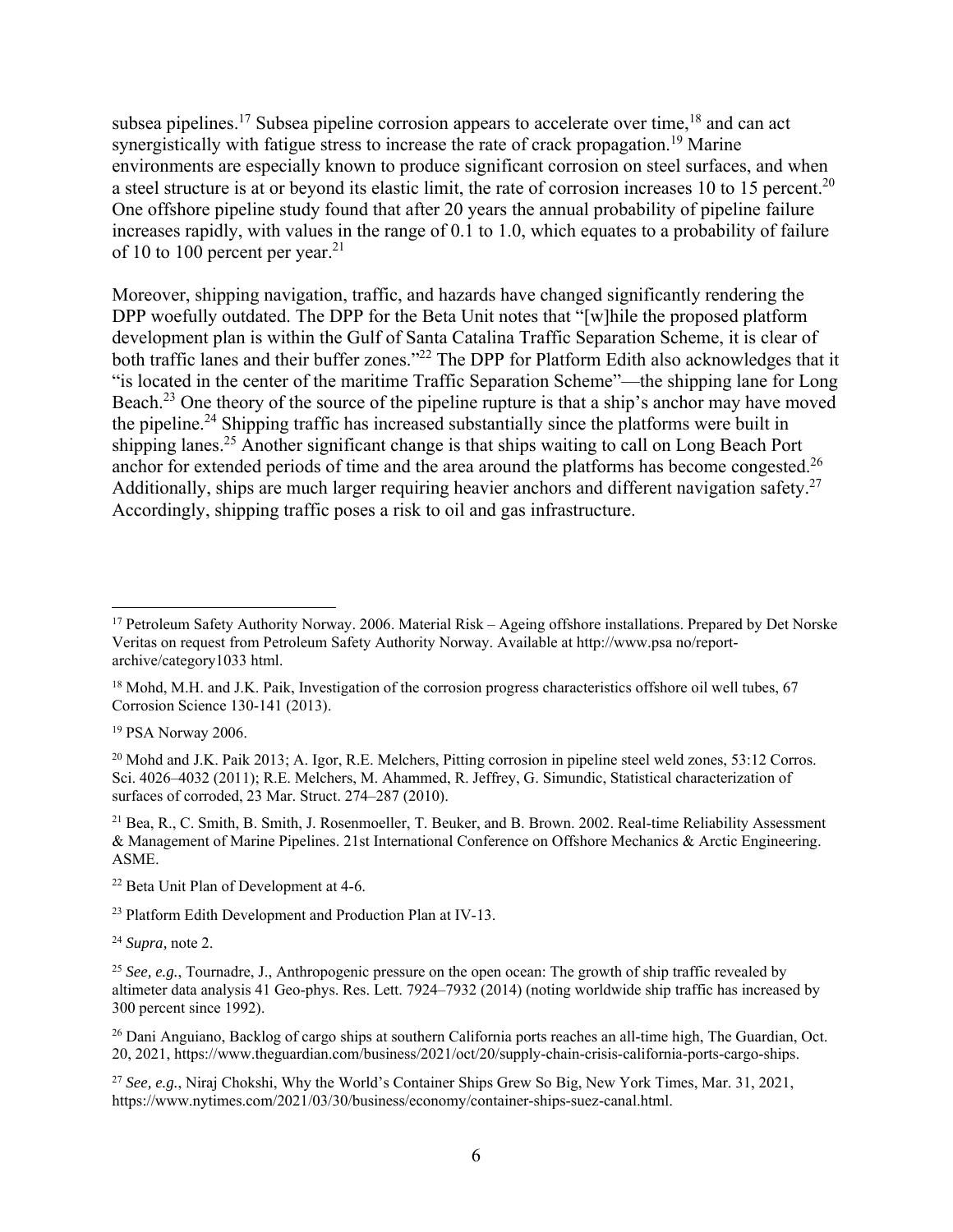The DPP for the Beta Unit also stated that the platforms would be designed to withstand a particular wave height and frequency based on historical information regarding storms.<sup>28</sup> However, new information indicates that climate change and ocean warming is increasing the frequency of extreme weather events and is increasing wave power as well. For example, one study determined that ocean warming has caused an increased in wave power by 2.3 percent per year since 1994.<sup>29</sup> Another study found climate change is causing faster winds, leading to larger wind-driven waves.30

Indeed, a myriad of other new information relevant to the climate emergency and continued offshore oil development has come to light. For instance, the Fourth National Climate Assessment issued in 2018 reported that "fossil fuel combustion accounts for approximately 85% of total U.S. greenhouse gas emissions,"31 which is "driving an increase in global surface temperatures and other widespread changes in Earth's climate that are unprecedented in the history of modern civilization."<sup>32</sup>

Also in 2018, the Intergovernmental Panel on Climate Change ("IPCC") issued a *Special Report on Global Warming of 1.5°C* that quantified the devastating harms that would occur at 2°C temperature rise versus 1.5°C, highlighting the necessity of limiting warming to 1.5°C to avoid catastrophic impacts to people and life on Earth.33 The report concludes that pathways to limit warming to 1.5°C with little or no overshoot require "a rapid phase out of CO<sub>2</sub> emissions and deep emissions reductions in other GHGs and climate forcers."<sup>34</sup> In pathways consistent with limiting warming to 1.5 $\degree$ C, global anthropogenic CO<sub>2</sub> emissions must decline by about 45 percent below 2010 levels by 2030 and reach near zero around 2050.35

Similarly, the IPCC *Climate Change 2021* report concludes that global warming will exceed 1.5°C and 2°C by 2100 unless we make immediate, deep reductions in CO2 and other greenhouse

<sup>30</sup> Ian Young, et al., Multiplatform evaluation of global trends in wind speed and wave height, Science, Vol 364, Issue 6440, pp. 548-552 (2019).

<sup>31</sup> U.S. Global Change Research Program, Impacts, Risks, and Adaptation in the United States, Fourth National Climate Assessment, Vol. II (2018), https://nca2018.globalchange.gov/ at 60.

32 *Id.* at 39.

33 Intergovernmental Panel on Climate Change, Summary for Policymakers. In: Global Warming of 1.5°C. An IPCC Special Report on the impacts of global warming of 1.5°C above pre-industrial levels and related global greenhouse gas emission pathways, in the context of strengthening the global response to the threat of climate change, sustainable development, and efforts to eradicate poverty (2018) [Masson-Delmotte, V. et al. (eds.)], https://www.ipcc.ch/sr15/.

<sup>34</sup> Rogeli, Joeri et al., Mitigation Pathways Compatible with  $1.5^{\circ}$ C in the Context of Sustainable Development. In: Global Warming of 1.5°C, An IPCC Special Report on the impacts of global warming of 1.5°C above pre-industrial levels and related global greenhouse gas emission pathways, in the context of strengthening the global response to the threat of climate change, sustainable development, and efforts to eradicate poverty (2018), https://www.ipcc.ch/sr15/ at 112.

<sup>35</sup> *Id.* at 95, Figure 2.5, Figure 2.6; also at Summary for Policymakers at 12-14.

<sup>28</sup> Beta Unit Plan of Development at 4-4.

<sup>&</sup>lt;sup>29</sup> Borja G. Reguero, A recent increase in global wave power as a consequence of oceanic warming, 10 Nat. Commun. 205 (2019).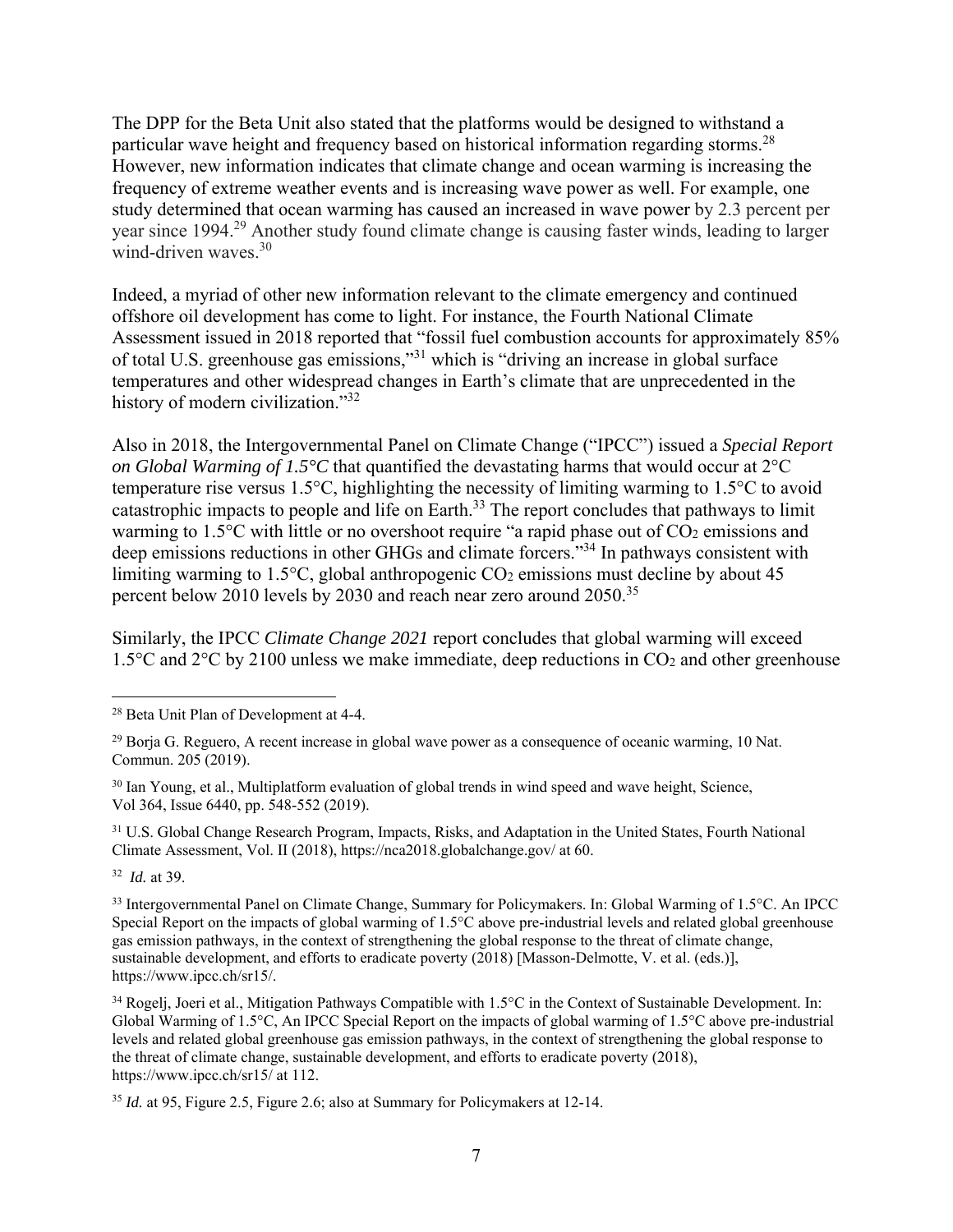gas emissions.36 Only the most stringent emissions reduction scenario—SSP1-1.9 in which global emissions fall steeply in the near-term, reach net zero in 2050, and become net negative afterward—is consistent with a 1.5°C climate limit. In this low-emissions SSP1-1.9 scenario, global average surface temperature is projected to reach 1.5°C above pre-industrial in the nearterm (2021-2040), overshoot and peak at 1.6°C in the mid-term (2041-2060), and drop down to 1.4°C in the long-term (2081-2100).37

Indeed, an overwhelming scientific consensus has concluded that new fossil fuel production and infrastructure must be halted and much existing production must be phased out to limit global temperature rise to  $1.5^{\circ}$ C and avoid catastrophic damage throughout the country and the world.<sup>38</sup> The oil and gas fields and coal mines *already in development* contain enough carbon to exceed a 1.5°C limit.39 The United Nations *Production Gap Report* found that fossil fuel producers are planning to produce more than double the coal, oil and gas by 2030 than is consistent with limiting warming to  $1.5^{\circ}$ C.<sup>40</sup> U.S. oil and gas production is poised to undergo the largest absolute increase globally by 2030, totaling more than twice as much as any other country.<sup>41</sup> In fact, the U.S. fossil fuel industry is on track to account for 60 percent of the world's projected growth in oil and gas production by 2030, which would exhaust nearly half of the world's total allowance for oil and gas production consistent with a  $1.5^{\circ}$ C limit.<sup>42</sup>

Governments must make steep reductions of roughly 6 percent per year in fossil fuel production between 2020 and 2030 to limit warming to  $1.5\degree C$ ,  $4\frac{3}{10}$  including average global declines of 9.5

<sup>39</sup> Oil Change International, The Sky's Limit: Why the Paris Climate Goals Require a Managed Decline of Fossil Fuel Production (September 2016), http://priceofoil.org/2016/09/22/the-skys-limit-report/ at Table 3; Oil Change International, Drilling Toward Disaster: Why U.S. Oil and Gas Expansion Is Incompatible with Climate Limits (2019), http://priceofoil.org/drilling-towards-disaster.

40 SEI, IISD, ODI, E3G, and UNEP, The Production Gap: The discrepancy between countries' planned fossil fuel production and global production levels consistent with limiting warming to 1.5°C or 2°C (2020), http://productiongap.org/; SEI, et al., The Production Gap Report 2021 (2021), http://productiongap.org/2021report.

<sup>41</sup> Achakulwisut, Ploy & Peter Erickson, Trends in fossil fuel extraction: Implications for a shared effort to align global fossil fuel production with climate limits, Stockholm Environment Institute Working Paper (April 2021), www.sei.org/publications/trends-in-fossil-fuel-extraction/ at Figure 3.

<sup>42</sup> Oil Change International, Drilling Toward Disaster: Why U.S. Oil and Gas Expansion Is Incompatible with Climate Limits (2019), http://priceofoil.org/drilling-towards-disaster.

43 SEI, IISD, ODI, E3G, and UNEP, The Production Gap: The discrepancy between countries' planned fossil fuel production and global production levels consistent with limiting warming to 1.5°C or 2°C (2020), http://productiongap.org/.

<sup>36</sup> Intergovernmental Panel on Climate Change, Summary for Policymakers. In: Climate Change 2021: The Physical Science Basis. Contribution of Working Group I to the Sixth Assessment Report of the Intergovernmental Panel on Climate Change (2021), https://www.ipcc.ch/report/sixth-assessment-report-working-group-i/ at SPM-17.

<sup>&</sup>lt;sup>37</sup> IPCC 2021 at Table SPM.1.

<sup>&</sup>lt;sup>38</sup> Intergovernmental Panel on Climate Change, Global Warming of 1.5°C. An IPCC Special Report on the impacts of global warming of 1.5°C above pre-industrial levels and related global greenhouse gas emission pathways, in the context of strengthening the global response to the threat of climate change, sustainable development, and efforts to eradicate poverty, (V. Masson-Delmotte, et al. eds., 2018), https://www.ipcc.ch/sr15/.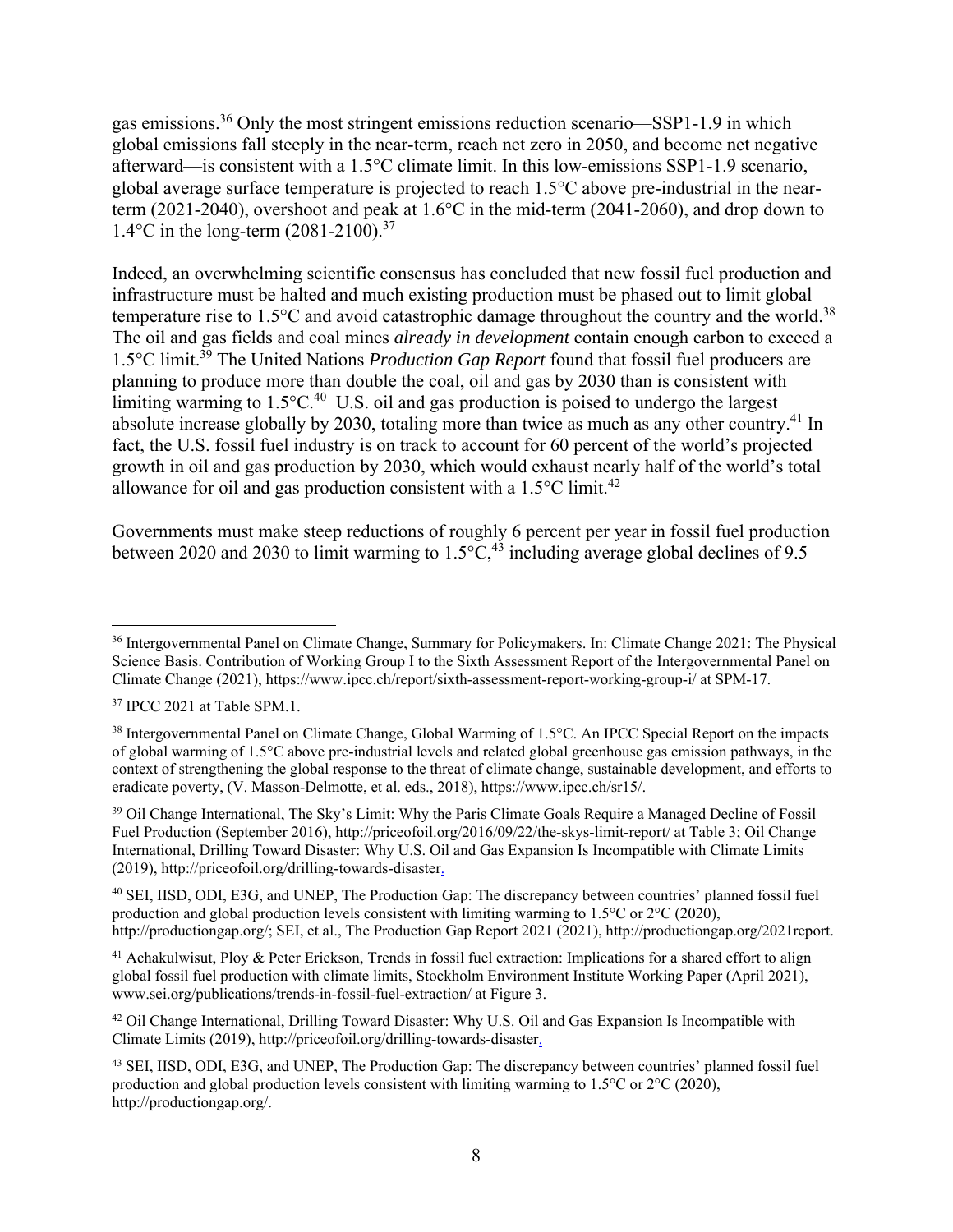percent per year for coal, 8.5 percent for oil, and 3.5 percent for gas.<sup>44</sup> Globally at least 58 percent of oil reserves and 59 percent of gas reserves must be kept in the ground in order to even have a 50-50 chance of meeting a 1.5°C limit.<sup>45</sup> In short, to limit warming to 1.5°C, governments must immediately begin a managed decline that halts the approval of new fossil fuel production and infrastructure<sup>46</sup> and phases out production in many existing fields and mines before their reserves are fully depleted. The United States has a responsibility to undertake a more rapid and aggressive managed decline than globally because of our country's dominant role in driving the climate crisis and its harms, combined with its greater financial resources and technical capabilities to implement a just fossil fuel phase out and rapid transition to clean, renewable energy. 47

In short, the IPCC Assessment Reports, U.S. National Climate Assessments, and tens of thousands of studies make clear that fossil-fuel driven climate change is a "code red for humanity," and that every additional ton of  $CO<sub>2</sub>$  and fraction of a degree of temperature rise matters.<sup>48</sup>

And production off California from the Beta Unit matters too. Studies have demonstrated, for example, that every barrel of federal oil left undeveloped would result in nearly half a barrel reduction in net oil consumption, with associated reductions in greenhouse gas emissions.<sup>49</sup>

 $47$  Muttitt, Greg & Sivan Kartha, Equity, climate justice and fossil fuel extraction: principles for a managed phase out, 20 Climate Policy 1024 (2020); U.S. Climate Action Network, The U.S. Climate Fair Share (2020), https://usfairshare.org/backgrounder/.

48 United Nations, Secretary-General's statement on the IPCC Working Group 1 Report on the Physical Science Basis of the Sixth Assessment, Aug. 2, 2021, https://www.un.org/sg/en/content/secretary-generals-statement-theipcc-working-group-1-report-the-physical-science-basis-of-the-sixth-assessment; *see also* Harvey, Fiona, *No new oil, gas or coal development if world is to reach net zero by 2050, says world energy body,* Guardian, May 18, 2021, https://www.theguardian.com/environment/2021/may/18/no-new-investment-in-fossil-fuels-demands-top-energyeconomist ("If governments are serious about the climate crisis, there can be no new investments in oil, gas and coal, from now – from this year.").

<sup>49</sup> *See, e.g.*, P. Erickson and M. Lazarus, *How would phasing out US federal leases for fossil fuel extraction affect CO2 emissions and 2°C goals?*, Stockholm Environment Institute, Working Paper No. 2016-2 (2016); P. Erickson and M. Lazarus, *Impact of the Keystone XL Pipeline on Global Oil Markets and Greenhouse Gas* Emissions, 4 Nature Climate Change 778 (2016); see also P. Erickson, Rebuttal: Oil Subsidies—More Material for Climate Change Than You Might Think (Nov. 2, 2017); United Nations Environment Programme, Emissions Gap Report 2019, at 25, 26; United Nations Environment Programme, et al., The Production Gap: The discrepancy between countries' planned fossil fuel production and global production levels consistent with limiting warming to 1.5°C or 2°C (2019), at 4, 14; Jason Bordoff and Trevor Houser, Navigating the U.S. Oil Export Debate, Columbia SIPA Center on Global Energy Policy, Jan. 2015.

<sup>44</sup> Teske, Sven & Sarah Niklas, Fossil Fuel Exit Strategy: An orderly wind down of coal, oil and gas to meet the Paris Agreement (June 2021), https://fossilfueltreaty.org/exit-strategy

<sup>&</sup>lt;sup>45</sup> Welsby, Dan et al., Unextractable fossil fuels in a 1.5 °C world, 597 Nature 230 (2021), https://doi.org/10.1038/s41586-021-03821-8.

<sup>46</sup> Tong, Dan et al., Committed emissions from existing energy infrastructure jeopardize 1.5°C climate target, 572 Nature 373 (2019); Pfeiffer, Alexander et al., Committed emissions from existing and planned power plants and asset stranding required to meet the Paris Agreement, 13 Environmental Research Letters 054019 (2018).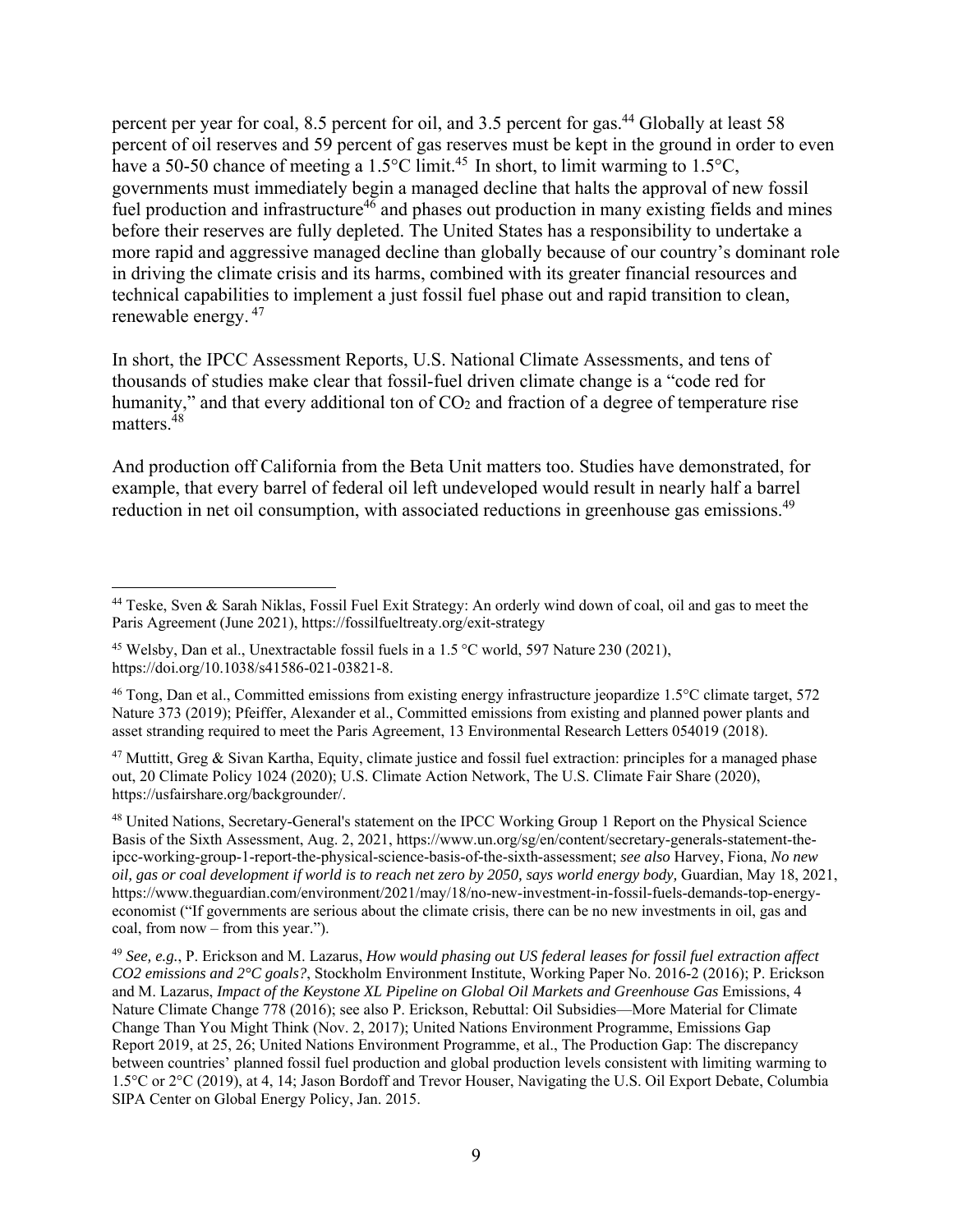### **LEGAL VIOLATIONS: BOEM MUST REVIEW AND REQUIRE REVISION OR SUPPLEMENTATION OF THE DPPS FOR THE BETA UNIT**

OCSLA expressly requires the Secretary of the Interior to periodically review approved DPPs, and to require revision of such plans if its review determines revision is necessary. 43 U.S.C. § 1351(h)(3). Similarly, OCSLA's implementing regulations also require "periodic[] review" of DPPs and state that such review may lead to a requirement to revise or supplement a DPP. 30 C.F.R. § 550.284(a), (b). The regulations state that the frequency of such reviews will depend "on the significance of any changes in available information and onshore or offshore conditions" affecting activities approved under a DPP. *Id.* § 550.284(a).

The circumstances triggering the requirement to revise such plans include a change in the type of production or a significant increase in the volume of production; an increase in the emissions of an air pollutant to a quantity that exceeds the amount specified in the approved plan; or a significant increase in the amount of solid or liquid wastes to be handled or discharged, among others. *Id*. § 550.283(a). The regulations also require a company to supplement a DPP when it proposes to conduct activities that require approval of a license or permit which is not described in the approved DPP. *Id*. § 550.283(b).

The Secretary of the Interior has delegated this particular duty to BOEM. *See id*. § 550.284. But, on information and belief, BOEM has not reviewed, nor required revision or supplementation of, the DPPs for the platforms at the Beta Unit. This is despite the fact that the approved DPPs *are four decades old*, and a host of highly relevant new information impacting development and production exists.

For example, BOEM's duty to review the DPPs for oil and gas leases at the Beta Unit —from which drilling at Platforms Edith, Ellen, and Eureka occurs<sup>50</sup>—is triggered by new information regarding the threat of oil spills and other accidents from these platforms and their associated pipelines from corrosion and increased wave action; and new information regarding the climate crisis and urgent need to stop approving new oil drilling permits and phase out oil production. BOEM must also review the DPPs considering the platforms, pipelines, and wells have outlived their expected lifespan.

BOEM's duty to require revision of the DPPs is also triggered because ongoing drilling at a field and from platforms that have outlived their expected lifespans significantly increases the degree and composition of air emissions, significantly increases the amount and composition of wastewater, and significantly increases the volume of production. BOEM's failure to review and require revision or supplementation of the DPPs for the Beta Unit therefore violates its nondiscretionary duties under OCSLA. 43 U.S.C. § 1351(h)(3).

<sup>50</sup> The leases include Lease OCS-P 0296 operated by DCOR, LLC and Leases OCS-P 0300 and OCS-P 0301 operated by Beta Operating Company, LLC. *See, e.g.*, BOEM, Development and Production Plans – Pacific, https://www.boem.gov/regions/pacific-ocs-region/oil-gas/development-and-production-plans-pacific.